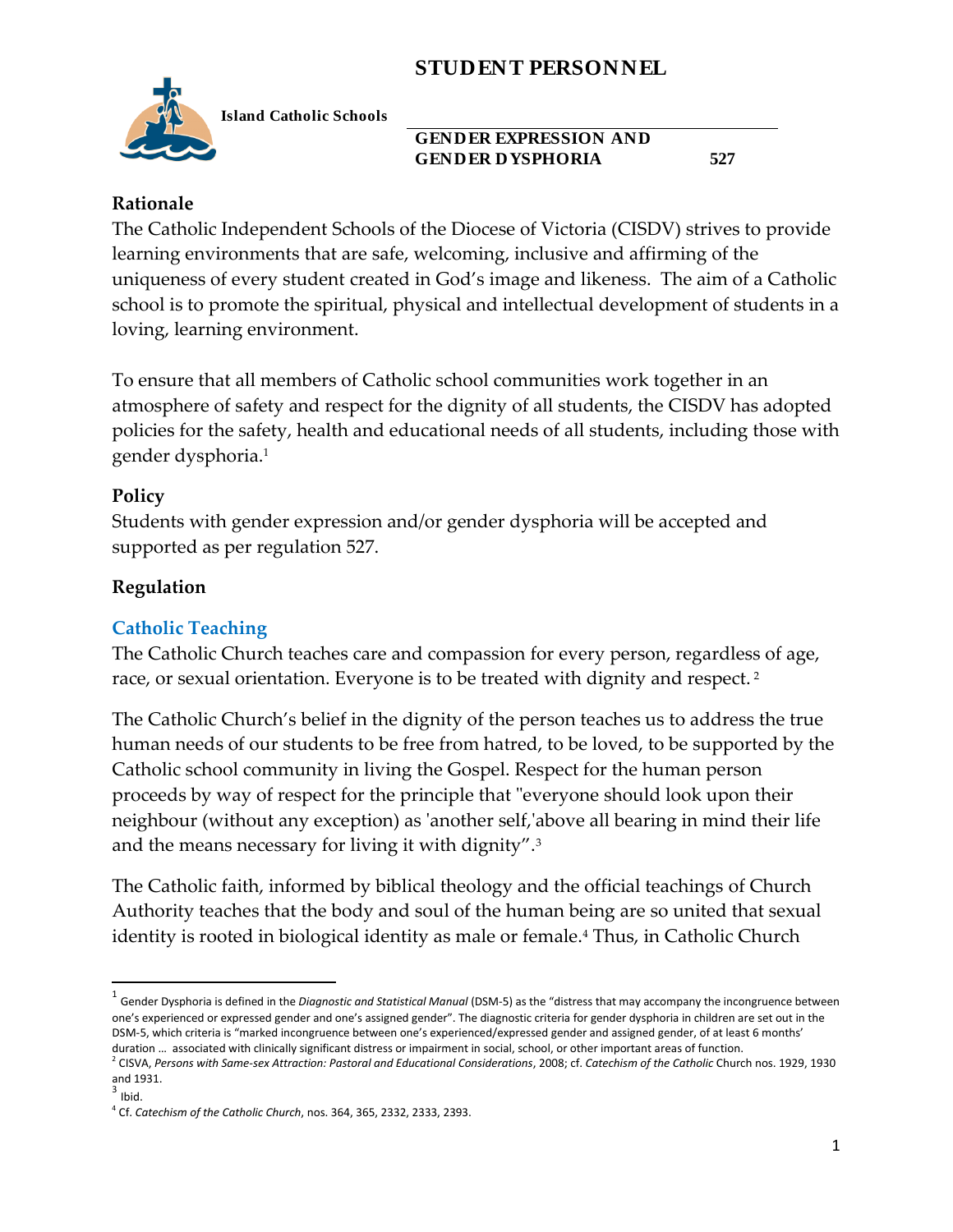

**Island Catholic Schools** 

#### **GENDER EXPRESSION AND GENDER DYSPHORIA 527**

teaching, sexual identity is considered "a reality deeply inscribed in man and woman."<sup>5</sup> This means that the Catholic Church teaches that gender is given by God and that the body reveals the divine plan. As such, humans are not free to choose or change their sexual identity.<sup>6</sup>

In the Catholic faith, a person's biological sex and his/her gender are treated as one and the same. For the purposes of this policy, the CISDV has chosen to use the term "gender dysphoria" to describe the condition experienced by some who feel that their gender is different from their biological sex.

The CISDV has developed these policies to ensure compliance with provincial legislation, as well as with fundamental rights and freedoms, including those set out in the BC *Human Rights Code* and the Canadian *Charter of Rights and Freedoms*.

Specifically, this Policy has been developed to:

- a. Support and affirm the dignity of all students in every aspect of school life;
- b. Improve the understanding of the lives of all students and find ways to increase respect for the dignity of each other in ways appropriate to the Catholic school setting;
- c. Provide training consistent with the Catholic faith for all teachers and other staff with respect to gender dysphoria and gender expression; <sup>7</sup> and
- d. Provide resources in addition to the Human Growth and Development resources, consistent with Catholic Church teaching, to support students who experience gender dysphoria or who wish to express their gender identity other than in conformity with prevailing gender norms.

#### **Administrative Strategies**

Schools must provide opportunities for staff to increase its knowledge and skills in promoting respect for human rights, respecting diversity, and understanding issues of gender dysphoria and gender expression in relation to the Catholic faith and the surrounding society and addressing discrimination in schools.

 5 Congregation for the Doctrine of the Faith, "Letter to the Bishops of the Catholic Church on the Collaboration of Men and Women in the Church and in the World" (2004), no. 8. cf. *Catechism of the Catholic Church* no. 2393: "By creating the human being man and woman, God gives personal dignity equally to the one and the other. Each of them, man and woman, should acknowledge and accept his [and her] sexual identity."

<sup>&</sup>lt;sup>6</sup> Pope Francis, Address to the Polish Bishops (27 July 2016)

 $^7$  For the purposes of this Policy, the term "gender expression" is defined as the manner in which one expresses their gender, which may be conforming or non-conforming with prevailing gender stereotypes. Gender expression specifically does not include any form of gender transitioning and is not the same as "gender presentation".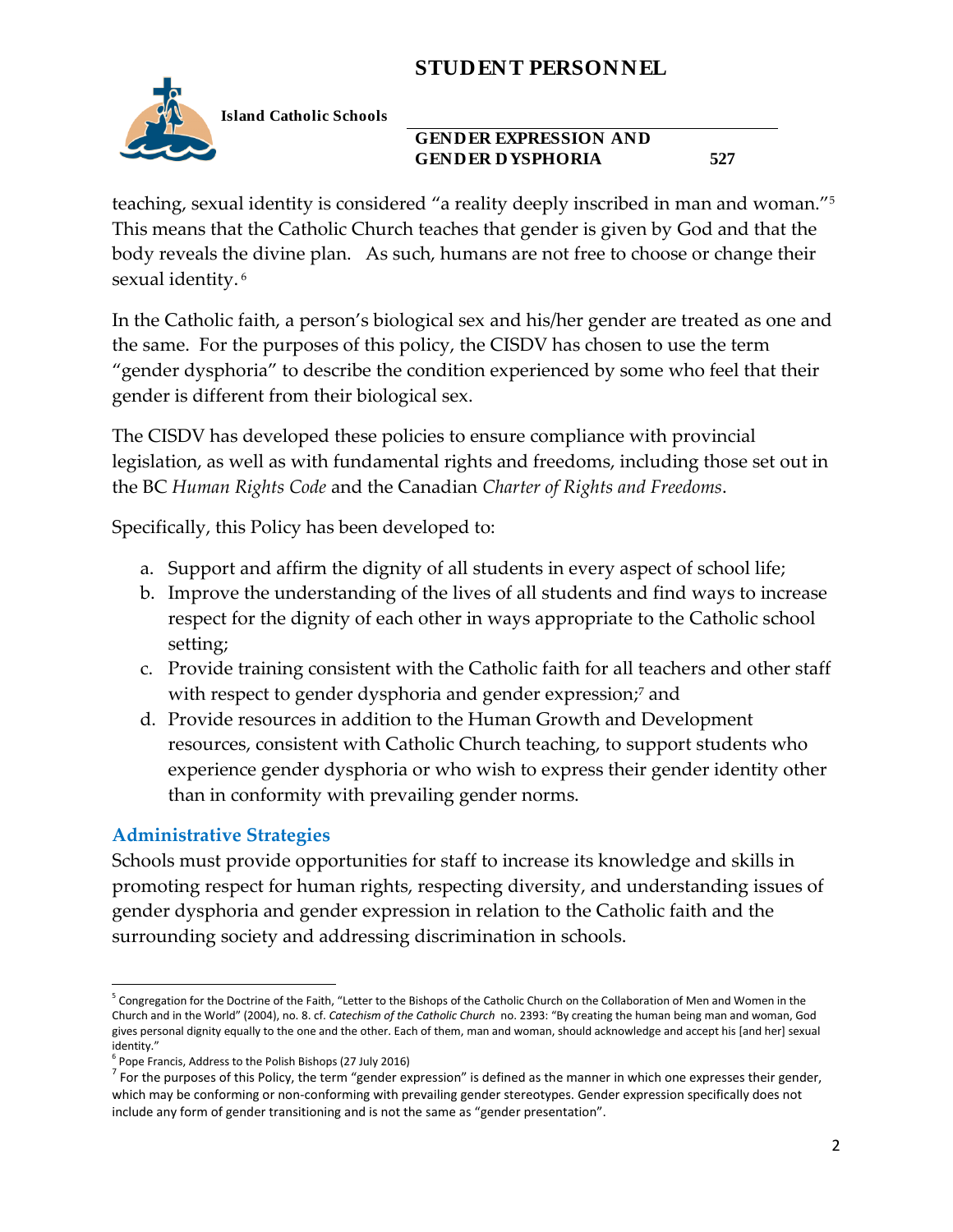

 $\overline{\phantom{a}}$ 

**Island Catholic Schools** 

#### **GENDER EXPRESSION AND GENDER DYSPHORIA 527**

The CISDV will adopt concrete initiatives for educating students, staff and parents regarding gender dysphoria and gender expression. Such initiatives have been developed in consultation with individuals qualified in the areas of counselling, pastoral support and Catholic theology for students on topics of gender expression and/or gender dysphoria. Examples of such initiatives are inclusion in the religious and health curriculum. All initiatives must be consistent with the teachings of the Catholic Church and, to that end, any materials should be pre-approved by the Bishop.

With repect to any issues concerning bullying, staff should refer to the student Code of Conduct and Bullying Prevention Policy/Regulation (#510).

## **Gender non-Conforming Behaviours vs. Gender Transitioning**

When considering appropriate administrative strategies for accommodating gender expression and gender dysphoria in students, it is important to distinguish between "gender transitioning" and "gender non-conforming behaviours".

"Gender transitioning" is a process of actions by which an individual seeks to change one's gender presentation $^8$  in a stable or permanent way to accord with the person's internal sense of his or her gender identity.

The Catholic school has a responsibility for the spiritual development of its students. Gender transitioning is contrary to Catholic Church teaching, and therefore the Catholic school cannot support any transitioning actions.<sup>9</sup>

A Catholic school should always focus on the best interests of the child when considering a request for accommodation. The accommodations outlined below are not considered to be promoting transitioning.

"Gender non-conforming behaviour" is a form of gender expression that refers to behaviours outside of typical gender stereotypes or "norms". CISDV recognizes that what constitutes "gender non-conforming behaviour" depends to a great extent on the social and cultural context. Similarly, the extent of conformity of one's behaviours with one's sex is not absolute and often changes according to the age. A student may engage

 $^8$  For the purposes of this Policy, the term "gender presentation" is defined as the gender that a person presents themself to be, or shows themself as.

<sup>9</sup> Cf. *Catechism of the Catholic Church* nos 2333, 2393,*Charter for Health Care Workers*, n. 66, footnote 144.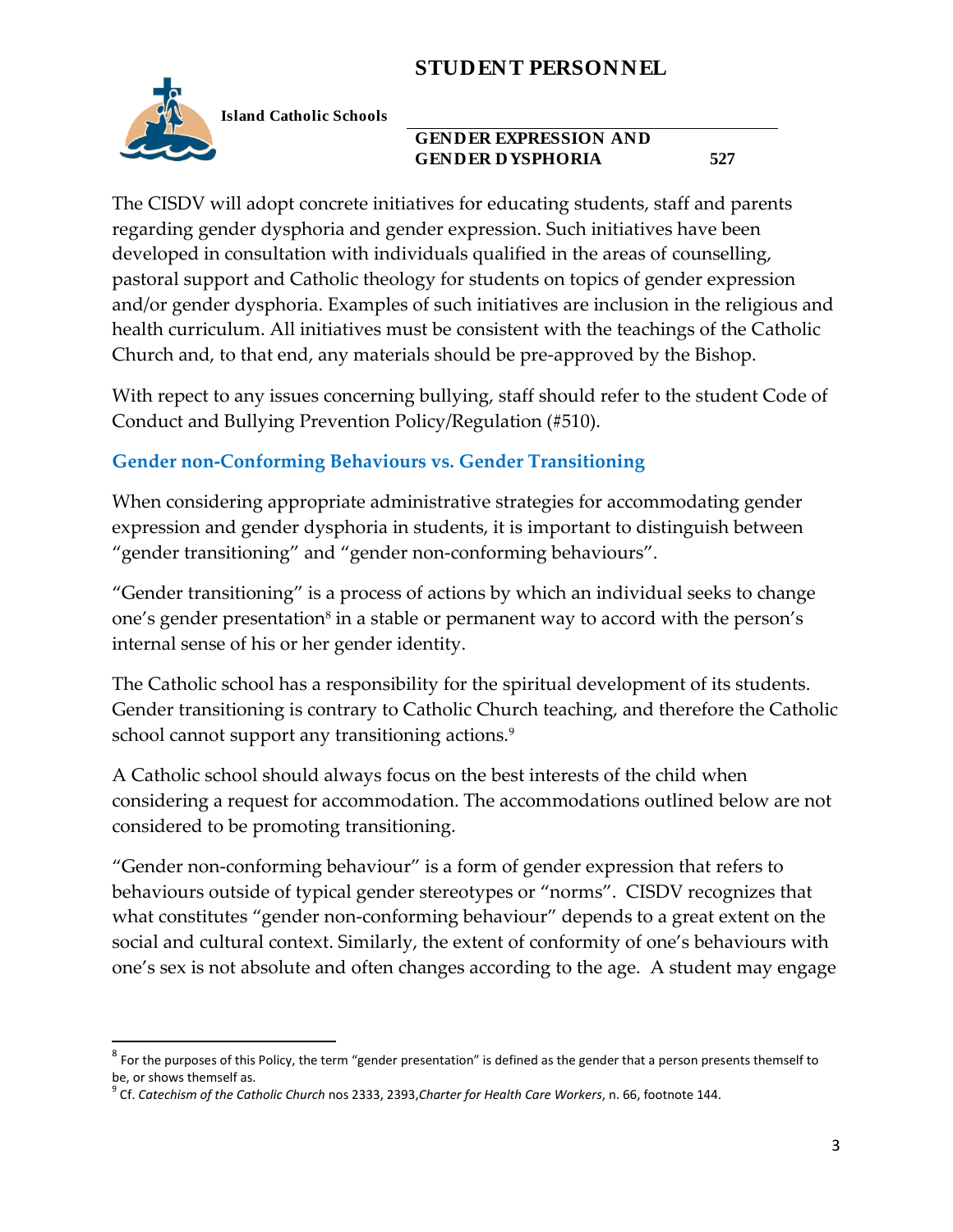

**Island Catholic Schools** 

#### **GENDER EXPRESSION AND GENDER DYSPHORIA 527**

in a variety of gender non-conforming behaviours without definitively altering his or her gender presentation to that of the opposite sex.

## **Accommodations for Students**

## **Requests for Accommodations**

Gender identity issues are complex, delicate and highly personal. Students with gender dysphoria, or whose gender expression is non-conforming, are often in a vulnerable psychological and spiritual condition. Parent(s)/guardian(s) of such students are understandably concerned about the psychological and physical well-being of their child while at school. Similarly, siblings may be in need of additional support or counselling.

Any educator approached with a request for accommodation should respond with sensitivity, respect and compassion. The Principal should be notified. Steps should be taken, where appropriate, to ensure that counselling and support is made available to the student and their family.

Where a request for accommodation is received on the basis of gender dysphoria or gender expression, administrative staff should respond in a prompt and supportive manner, and in accordance with the principles outlined in this policy.

A request for accommodation on the basis of gender dysphoria shall be submitted by that student's parent/guardian using the "Request for Accommodation" form attached to this Policy (see Schedule A - Form below).

All requests for accommodation, other than those listed in Tier I should be promptly forwarded to the Superintendent, who may facilitate a Case Management Process.

## **Privacy Protections**

At all times, the privacy rights of the student involved are paramount. Any information that must be disclosed for the purposes of accommodations outlined in this policy must only be disclosed to staff on a need-to-know basis and in accordance with any other legal obligations.<sup>10</sup>

The Superintendent or his/her appointee, will be responsible for determining what, if any, information to provide to staff, students or parent(s)/guardian(s) in order to

 $\overline{\phantom{a}}$ <sup>10</sup> see e.g. the *Independent School Act* and s.9 of the *Independent School Regulation,* B.C. Reg. 262/89, for the rules on disclosure of a student's record. See also the *Personal Information and Protection of Privacy Act*.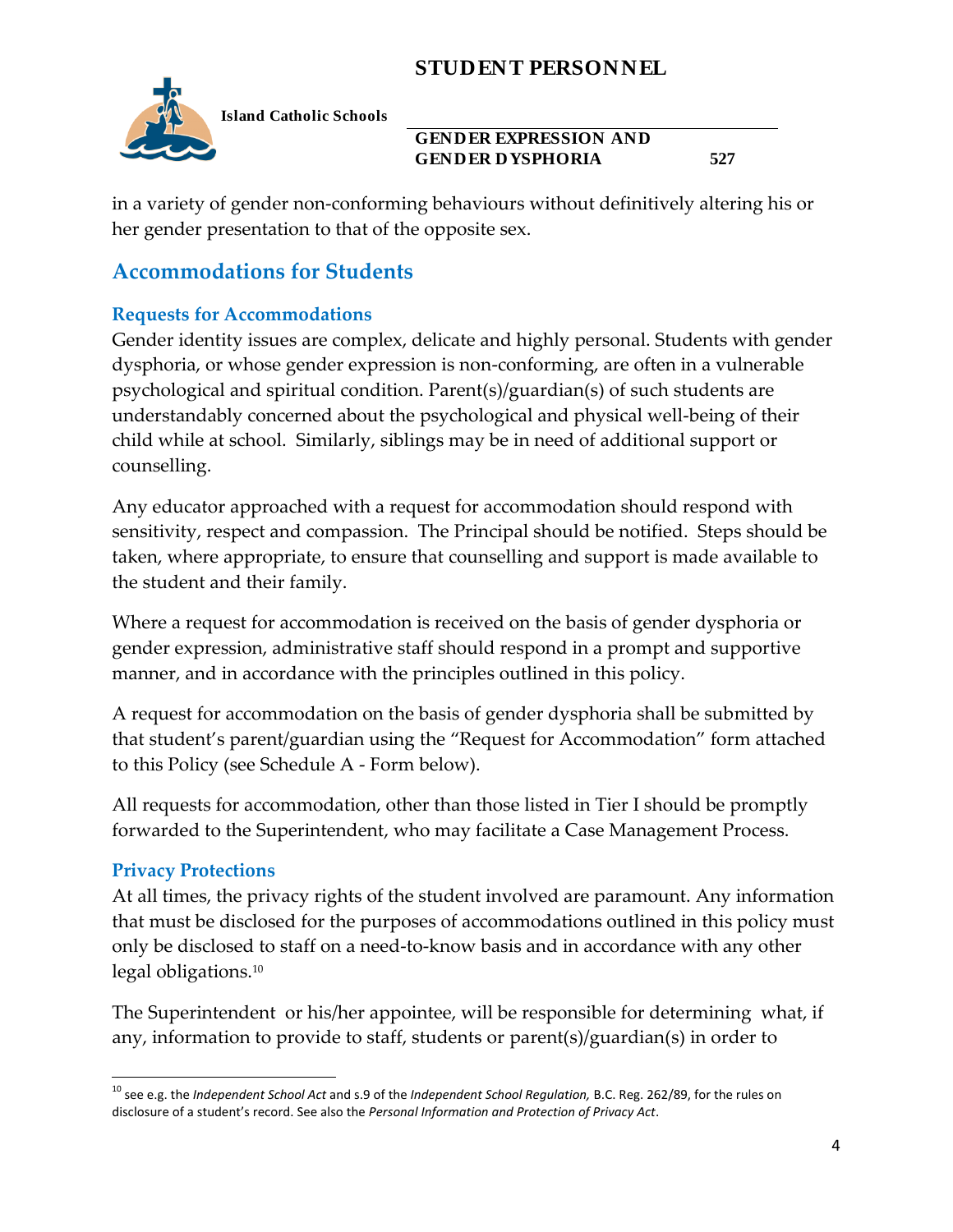

**Island Catholic Schools** 

### **GENDER EXPRESSION AND GENDER DYSPHORIA 527**

facilitate a request for accommodation, as well as the appropriate manner in which to provide that information.

Parent(s)/guardian(s), staff and students should be notified in a manner that respects the dignity of the student involved.

### **Specific Accommodations - Tier I**

The following accommodations are available to all students, and except where expressly stated therein, are not limited to those who submit a formal written request for accommodation on the basis of gender dysphoria or gender expression.

## **1) Privacy and Confidentiality**

Students have the right to discuss their experience of gender dysphoria openly.

Administration or school personnel should not disclose information that may reveal that a student is gender dysphoric to other parent(s)/guardian(s), students or staff, unless legally required to do so, or unless the parent(s)/guardian(s) of the student have expressly authorized such disclosure.

Where a student approaches a teacher or administrator of the school directly to discuss their experience of gender dysphoria, and where the teacher or administrator suspects that the student has not revealed their experience of gender dysphoria to his or her parent(s)/guardian(s), the school shall keep such information strictly confidential. The school shall not disclose any information obtained from a student except where otherwise required by law and the standards and ethical codes of relevant professional bodies.

The student shall be encouraged to share their experience with their parents and advised that any request for accommodation must be submitted by their parent/guardian.

## **2) Legal Name Change**

Upon receipt of a written request by a student's parent(s)/guardian(s) using the form included with this policy document below, the CISDV will change a student's official record to reflect a change in legal name. The CISDV will require supporting legal documentation to confirm that the name has been officially changed under the *Name Act*, R.S.B.C. 1996, ch. 328.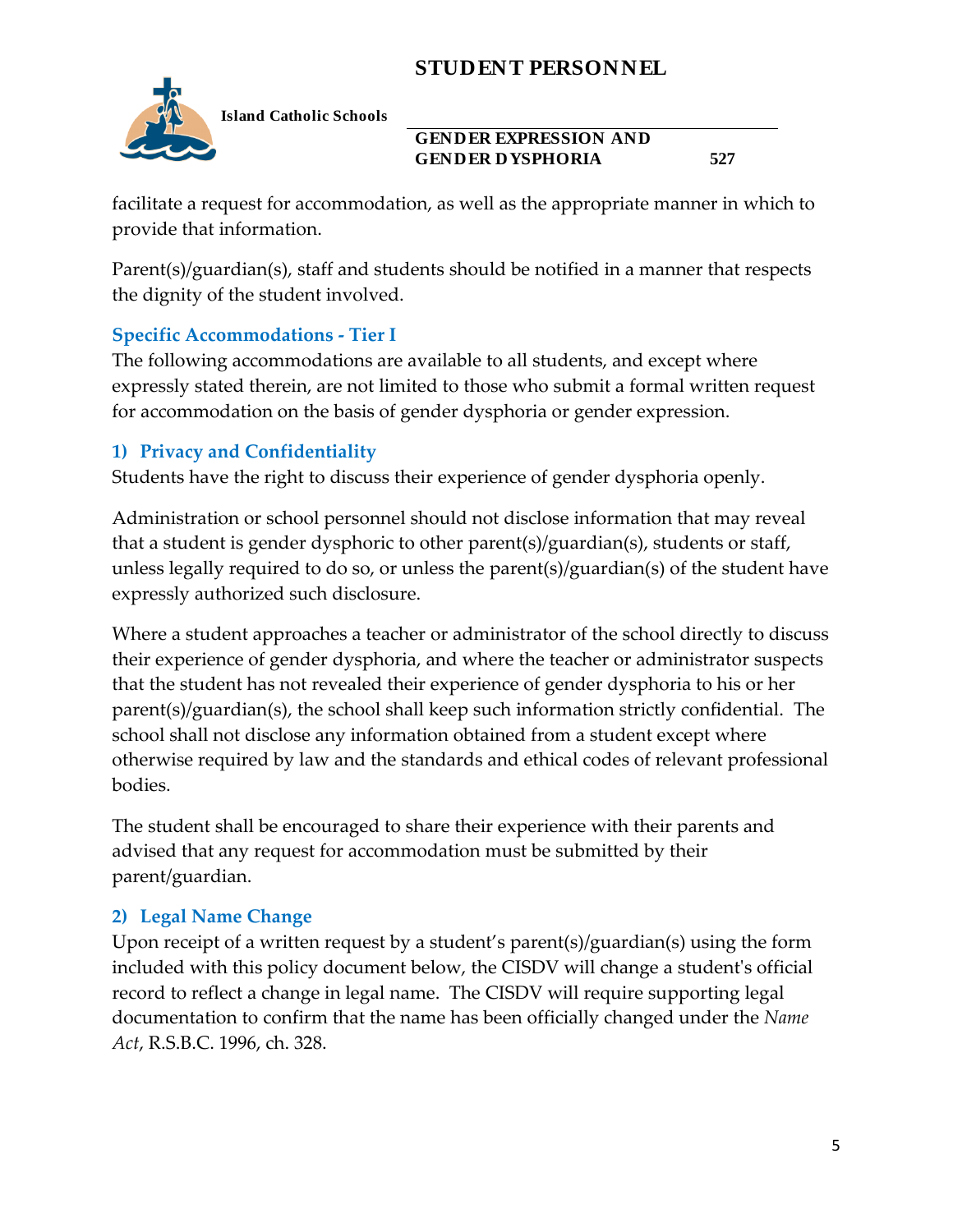

**Island Catholic Schools** 

#### **GENDER EXPRESSION AND GENDER DYSPHORIA 527**

#### **3) Washroom Accessibility**

Schools shall provide access to a private washroom for use by any student who desires increased privacy.

## **4) Change Room Accessibility**

Schools shall make available a private changing area for the use of any student who is uncomfortable using the common changing facility, whether such discomfort is related to gender dysphoria, gender expression, or another reason.

Upon receipt of a written request by a student's parent(s)/guardian(s) in the attached form, a student will be provided with the available accommodation that best meets the needs and privacy concerns of all students involved.

Based on availability and appropriateness to address privacy concerns, such accommodations could include, but are not limited to, a separate changing schedule (either utilizing the change room before or after the other students); or use of a nearby private area (e.g., a nearby restroom, a nurse's office).

### **5) Physical Education Class and Intramurals**

All students should be able to participate in physical education classes and team sports in a safe, inclusive, affirming, and respectful environment.

Physical education activities and intramurals shall not be segregated by sex, unless there are safety concerns.

### **Specific Accommodation - Tier II**

All Tier II Accommodations require submission of a formal written request for accommodation and must be submitted to the Superintendent. The Superintendent will establish a Case Management Process.

The Case Management Process involves collaboration, as appropriate, amongst educators, medical professional(s), clergy, other professionals with experience in gender dysphoria, the family and the student.

The Case Management Process shall be guided by the best interests of the child.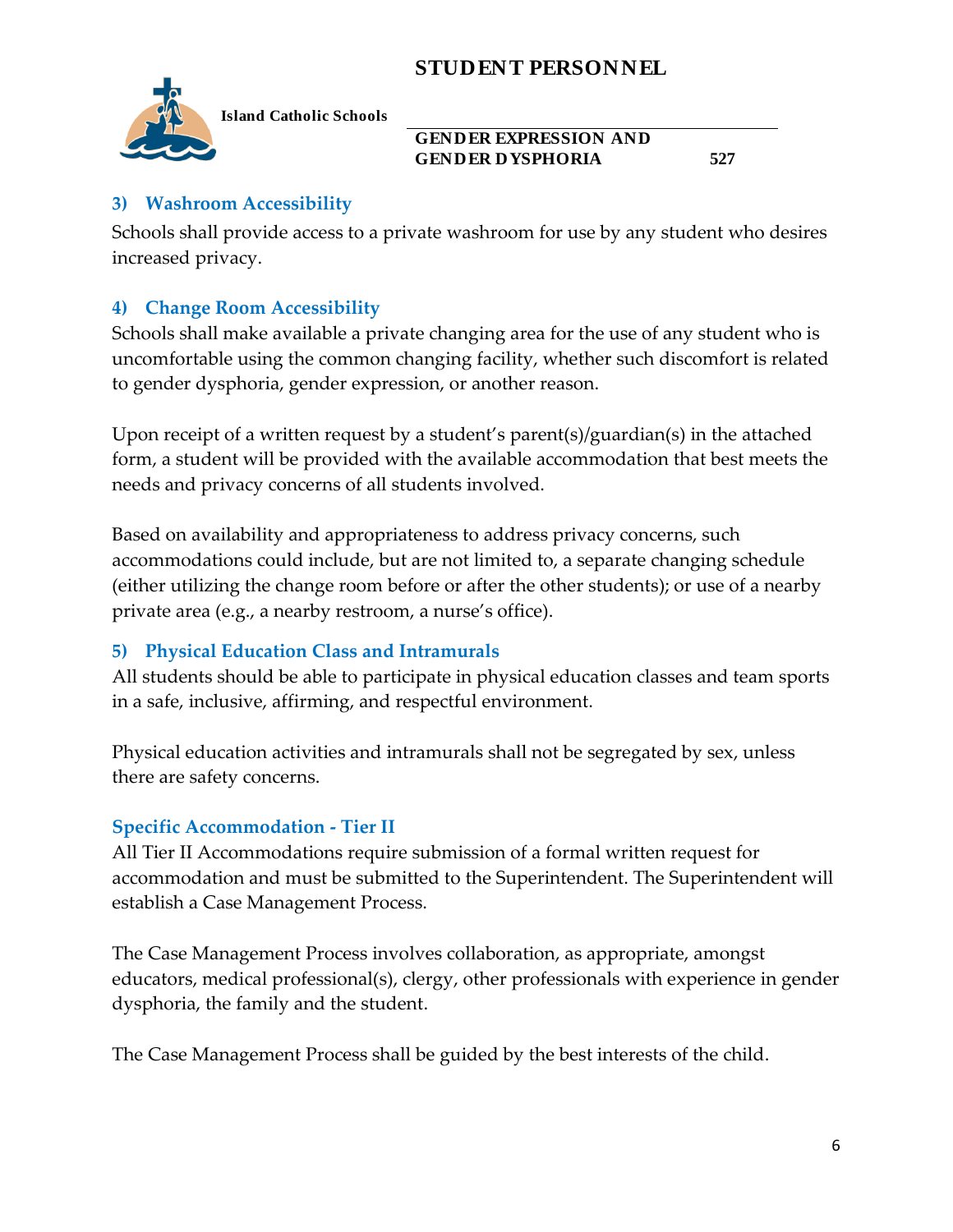

**Island Catholic Schools** 

#### **GENDER EXPRESSION AND GENDER DYSPHORIA 527**

A Case Management Plan will be developed, which has the goal of providing a unique set of accommodations based on the particular student's situation.

The Case Management Plan should indicate a clear sense of anticipated actions and adopted strategies for accommodation, as well as short-term and long-term timelines for review, evaluation and modification.

### **1) Common/Preferred Names and Pronouns**

In order to request a change in preferred or common name or pronoun, the Superintendent will require a written request by a student's parent(s)/guardian(s) the attached form

A court-ordered name change is not required, and the student does not need to change his or her official records for this provision to be extended to them.

In general, all school forms and databases should be updated to ensure that a student's preferred or chosen name can be accurately recorded on class lists, timetables, student files, identification cards, etc. The student's gender recorded on the student record shall accord with the gender registered on the student's birth certification at birth.

### **2) Transferring a Student to Another School**

Whenever possible, administrators should aim to keep students who engage in gender non-conforming behaviours or who experience gender dysphoria at their original school site. School transfers should not be an administrator's first response and should only be considered when necessary for the protection or personal welfare of the student, or when requested by the student or the student's parent(s)/guardian(s). The student or the student's parent(s)/guardian(s) must consent to any such transfer. The problem is often not the student, but a lack of knowledge and understanding of gender dysphoria and gender expression by students or staff, and ensuing harassment. These problems must be addressed at the school level.

In the event that a student's family does elect to transfer schools, then any case management plan will accompany the student to the new school.

#### **5) Dress Codes**

In order to request a change or accommodation to the prescribed school uniform, the Superintendent will require a written request by a student's parent(s)/ guardian(s) in the attached form.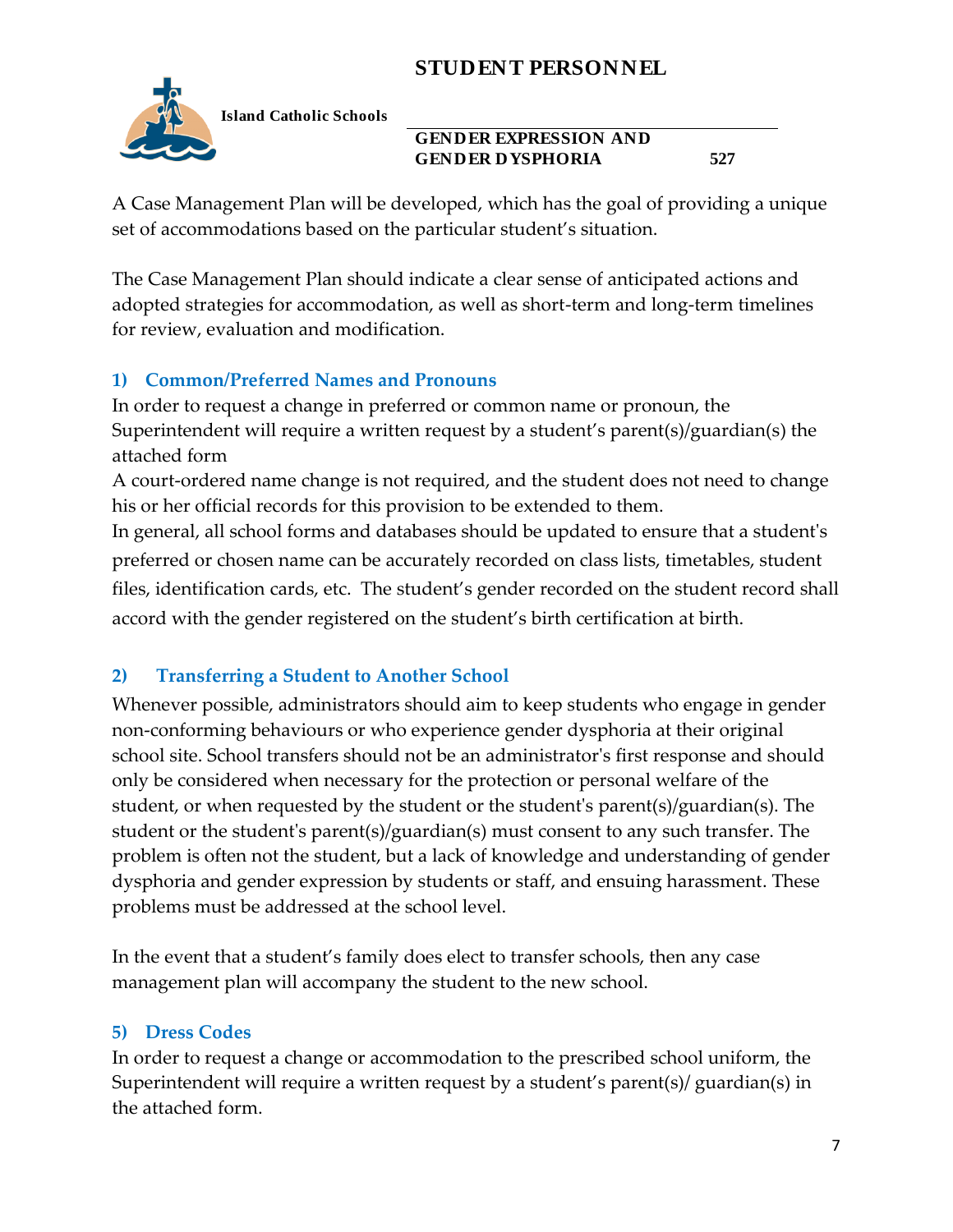

**Island Catholic Schools** 

#### **GENDER EXPRESSION AND GENDER DYSPHORIA 527**

### **6) Competitive Athletics and Other Activities**

For any accomodations with respect to participation in competitive athletic activities or otherwise gender-segregated activities, the school will require a written request by a student's parent(s)/guardian(s) in the attached form.

Participation in such activities will be resolved on a case-by-case basis, and are subject to any additional informational/documentary requirements or restrictions established by the applicable sports league (for example, BC School Sports), or organization.

### **9) Overnight Field trips**

Upon receipt of a written request by a student's parent(s)/guardian(s) in the attached form, staff shall make reasonable efforts to provide an accommodation that can best address any privacy concerns of the student.

### **Resolving Conflict**

If a dispute arises with regard to a request for accommodation, the dispute shall be resolved in a manner that involves the parent(s)/guardian(s) and student (as appropriate) in the decision-making process.

The principles of ensuring for reasonable accommodation, maximizing inclusiveness, and addressing the best interests of the student and the other students in the school, including the spiritual development of the student, shall be the guiding framework used to assist in the collaborative decision-making process.

Where the parent(s)/guardian(s), who requested the accommodations, are not satisfied with a decision by the Superintendent with respect to each request for accommodation, the first step is for the parent(s)/guardian(s) to apply to have the decision reconsidered by the Superintendent. The parent(s)/guardian(s) shall promptly notify the Superintendent, in writing, of their request for a reconsideration, the basis for the request, what aspects of the decision they are seeking to have reconsidered, and shall submit any additional material or information in support of their request for a reconsideration. The Superintendent will be responsible for reviewing the additional information for the purposes of reconsidering the decision, and may, for that purpose, meet with the parent(s)/guardian(s), request additional information from the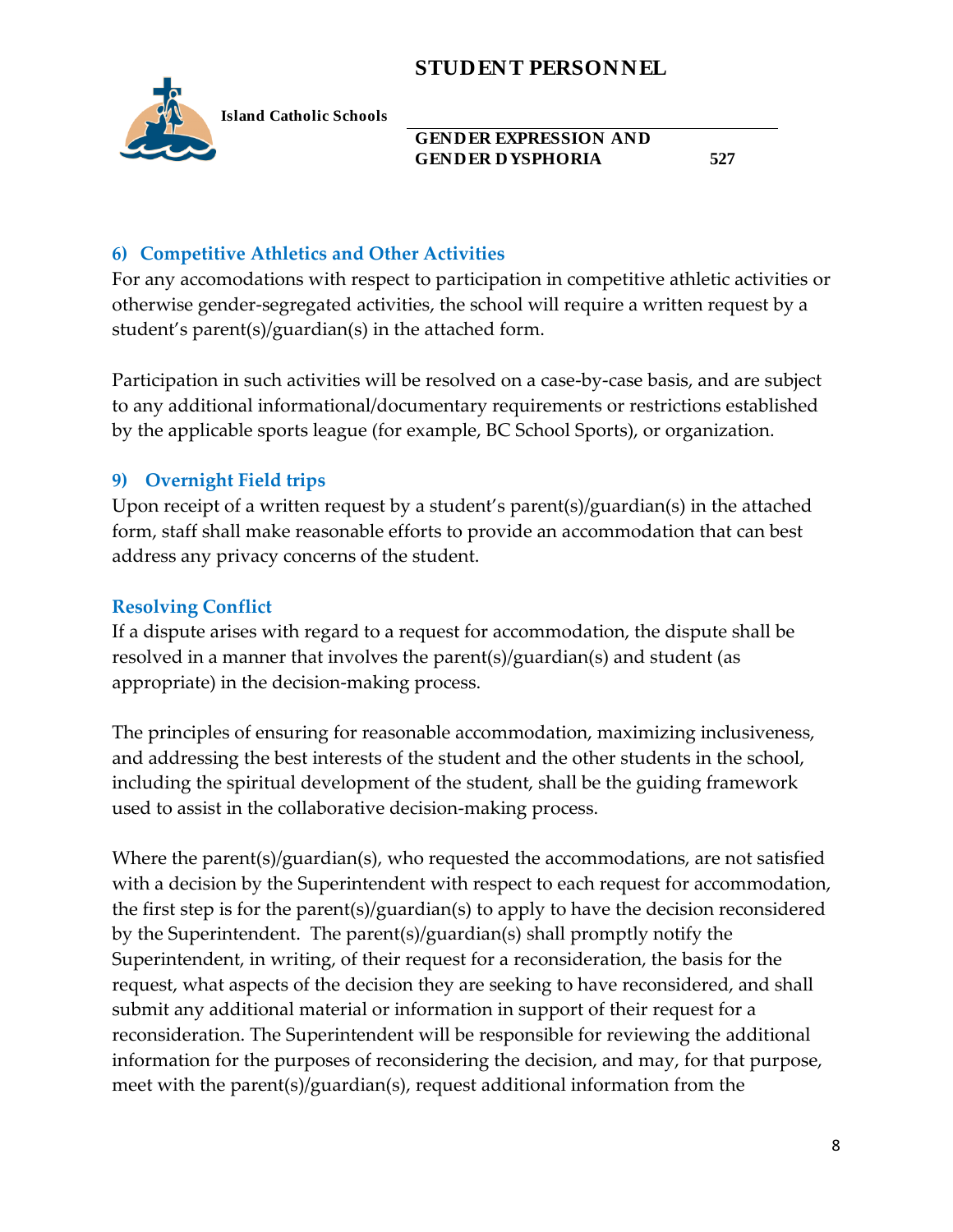

**Island Catholic Schools** 

### **GENDER EXPRESSION AND GENDER DYSPHORIA 527**

parent(s)/guardian(s), or engage the Case Management Process. The Superintendent will notify the parent(s)/guardian(s) of his/her decision, confirming, reversing or modifying the initial decision, in a prompt manner.

Where the parent(s)/guardian(s) are not satisfied with the determination of the Board of Directors and wish to make a further appeal of that determination, the parent(s)/guardian(s) shall contact the Independent Schools Ombudsperson.

| Reference:       | Approved:                         |
|------------------|-----------------------------------|
|                  | <b>Board of Directors</b>         |
|                  | Date Approved: February 24, 2015  |
| Cross-reference: | Date(s) Revised: October 19, 2016 |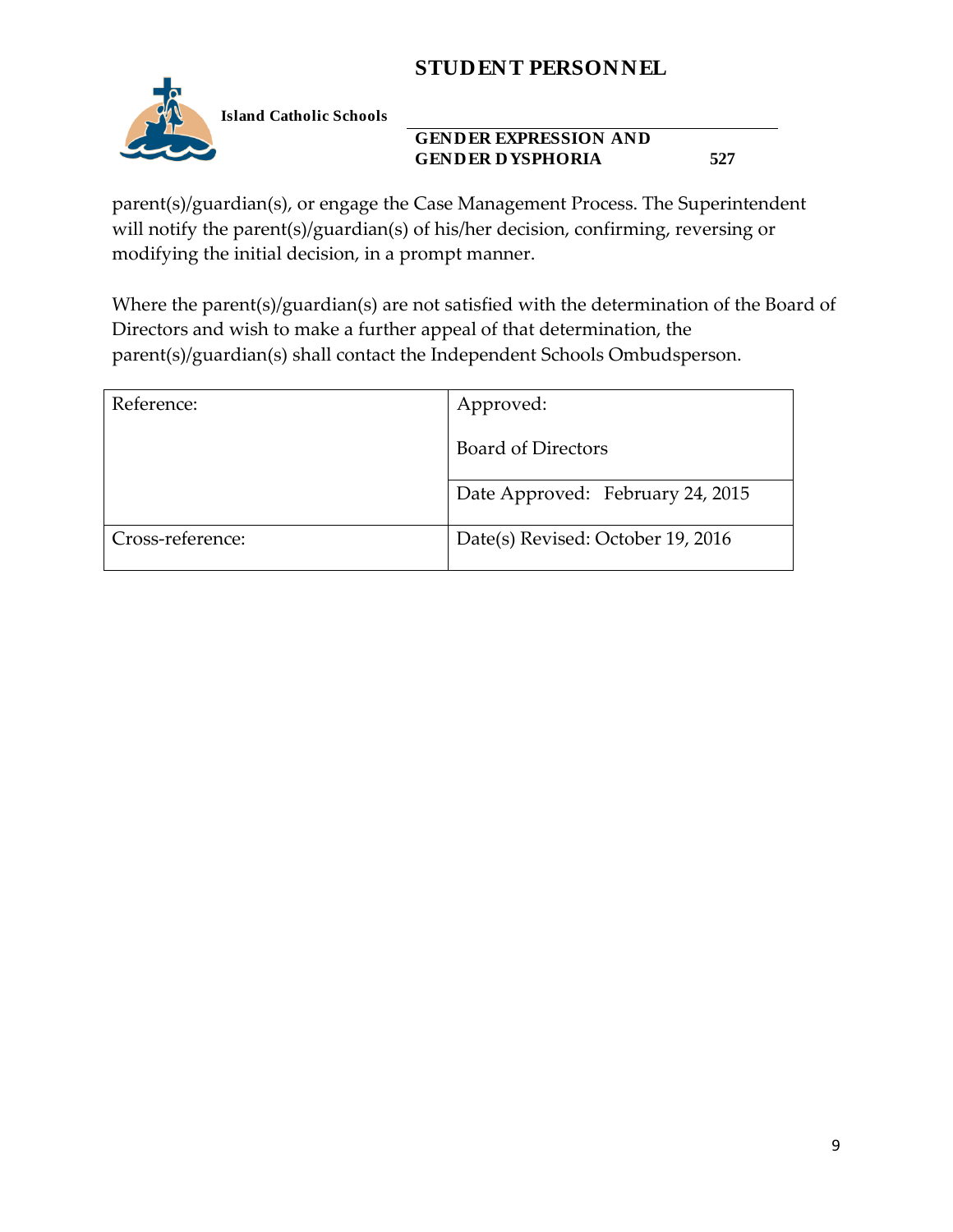|    |                                                                | 91 CD EN 1 1 ENSON NED                                                           |                          |
|----|----------------------------------------------------------------|----------------------------------------------------------------------------------|--------------------------|
|    | <b>Island Catholic Schools</b>                                 | <b>GENDER EXPRESSION AND</b>                                                     |                          |
|    | <b>GENDER DYSPHORIA</b>                                        | 527                                                                              |                          |
|    |                                                                |                                                                                  | <b>Schedule A - Form</b> |
|    |                                                                | <b>Request for Accommodation</b>                                                 |                          |
|    |                                                                | (insert                                                                          |                          |
|    | parent(s)/quardian(s) name), parent(s)/guardian(s) of          |                                                                                  |                          |
|    |                                                                | (insert student's name), wish to make a formal                                   |                          |
|    |                                                                | request for accommodation on the basis of gender dysphoria or gender expression. |                          |
|    | I request that my child be given the following accommodations: |                                                                                  |                          |
|    |                                                                |                                                                                  |                          |
|    | 1) Change of common name from _____________________________ to |                                                                                  |                          |
|    |                                                                |                                                                                  |                          |
|    |                                                                | to                                                                               |                          |
|    |                                                                | (please provide supporting legal documentation).                                 |                          |
|    | 3) Change room accessibility - please specify request:         |                                                                                  |                          |
|    |                                                                |                                                                                  |                          |
|    |                                                                |                                                                                  |                          |
|    |                                                                |                                                                                  |                          |
|    |                                                                |                                                                                  |                          |
| 4) | Dress code - please specify request:                           |                                                                                  |                          |
|    |                                                                |                                                                                  |                          |
|    |                                                                |                                                                                  |                          |
|    |                                                                |                                                                                  |                          |
|    |                                                                |                                                                                  |                          |
|    |                                                                |                                                                                  |                          |